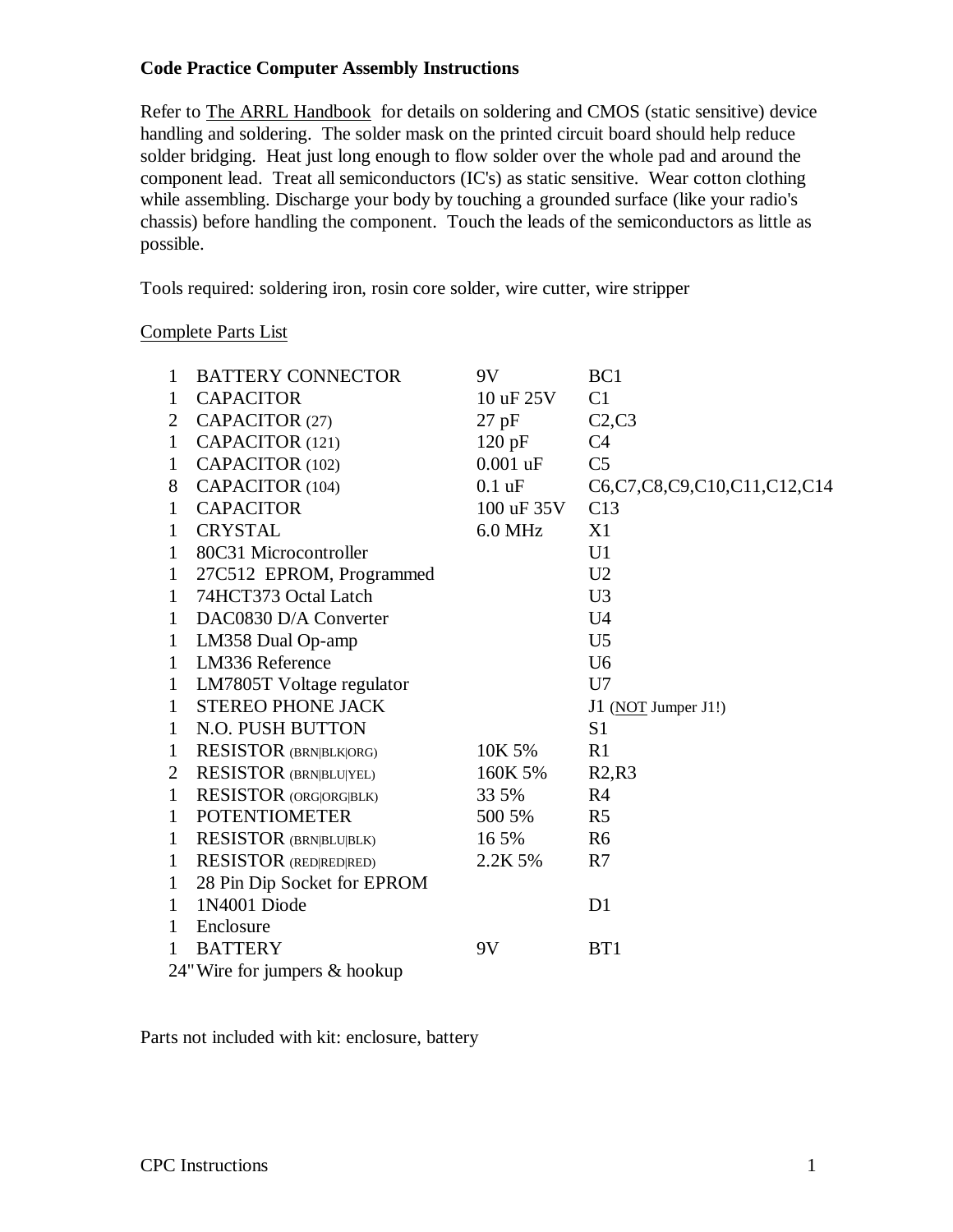# **Component Placement**



### **General assembly sequence**

- [1] Install the three jumpers at J1, J2, and J3.
- [2] Install all resistors.
- [3] Install all capacitors. Note polarity of C1 and C13.
- [4] Install the socket for the EPROM at U2.
- [5] Install the battery and headphone connectors and the mode switch. This involves cutting and stripping the wire to length to fit in your enclosure.

Option 1:

See schematic in detailed assembly section.

Turn the unit on/off by connecting the battery, or with an on/off switch in line with the red battery lead. The mode switch is connected to the pads labeled "in". The battery connector red lead connects to the pad labeled "+9", and the black lead connects to the pad labeled "GND". The stereo headphone jack connects to the pads labeled "out", preferably with the shield (ground) terminal connected to the "out" pad nearest the "GND" pad and the left and right channel terminals connected together to the "out" pad nearest R6.

Option 2:

See schematic in QST.

Turn the unit on/off by inserting a monophonic headphone plug into the stereo jack. The mode switch is connected to the pads labeled "in". The battery connector red lead connects to the pad labeled "+9", and the black lead connects to the stereo headphone jack shield (ground) terminal. The stereo headphone jack's right channel terminal (which is the one that connects to the collar on the plug) is connected to the pad labeled "GND". The stereo headphone jack's left channel terminal (which is the one that connects to the tip of the plug) is connected to the pad labeled "out" nearest R6. There is no connection to the pad labeled "out" that is nearest the pad labeled "GND".

- [6] Install diode D1. Note polarity.
- [7] Install crystal X1.
- [8] Install the integrated circuits one at a time note orientation of the IC's! They don't all have pin #1 pointing the same direction.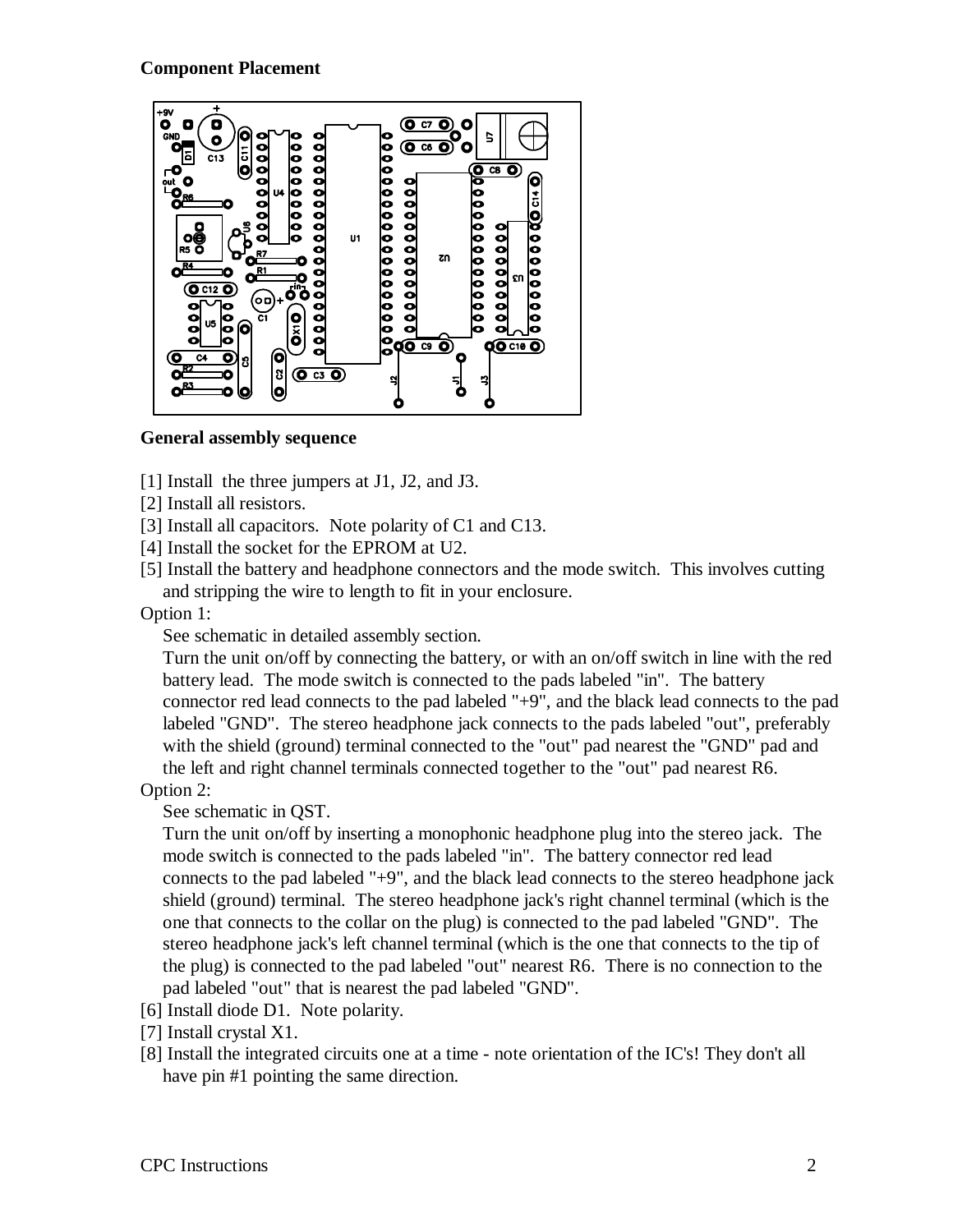# **Detailed assembly sequence**

[1] Install jumpers

- $\Box$  Cut J1 to 9/16" length. Strip 1/8" insulation off each end. Solder in place.
- $\Box$  Cut J2 to 3/4" length. Strip 1/8" insulation off each end. Solder in place.
- $\Box$  Cut J3 to 3/4" length. Strip 1/8" insulation off each end. Solder in place.

#### [2] Install Resistors

- $\square$  Solder RESISTOR (BRN|BLK|ORG) 10K ohm 5% at R1
- $\square$  Solder RESISTOR (BRN|BLU|YEL) 160K ohm 5% at R2
- $\square$  Solder RESISTOR (BRN|BLU|YEL) 160K ohm 5% at R3
- $\square$  Solder RESISTOR (ORG|ORG|BLK) 33 ohm 5% at R4
- $\square$  Solder POTENTIOMETER 500 ohm at R5
- $\square$  Solder RESISTOR (BRN|BLU|BLK) 16 ohm 5% at R6
- $\square$  Solder RESISTOR (RED|RED|RED) 2.2K ohm 5% at R7
- [3] Install Capacitors
	- $\square$  Solder CAPACITOR 10 uF 25V at C1. Note Polarity. The long lead is inserted through the hole nearest the "+".
	- $\square$  Solder CAPACITOR 27 pF at C2
	- $\square$  Solder CAPACITOR 27 pF at C3
	- $\square$  Solder CAPACITOR 120 pF at C4



C4 Lead Form Example

 $\square$  Solder CAPACITOR 0.001 uF (1000 pF) at C5



C5 Lead Form Example

- $\square$  Solder CAPACITOR 0.1 uF at C6
- $\square$  Solder CAPACITOR 0.1 uF at C7
- $\square$  Solder CAPACITOR 0.1 uF at C8
- $\square$  Solder CAPACITOR 0.1 uF at C9
- $\square$  Solder CAPACITOR 0.1 uF at C10
- $\square$  Solder CAPACITOR 0.1 uF at C11
- $\square$  Solder CAPACITOR 0.1 uF at C12
- $\square$  Solder CAPACITOR 0.1 uF at C14. This part was omitted in the QST schematic.
- $\square$  Solder CAPACITOR 100 uF 35V at C13. Note Polarity. The long lead is inserted through the hole nearest the "+".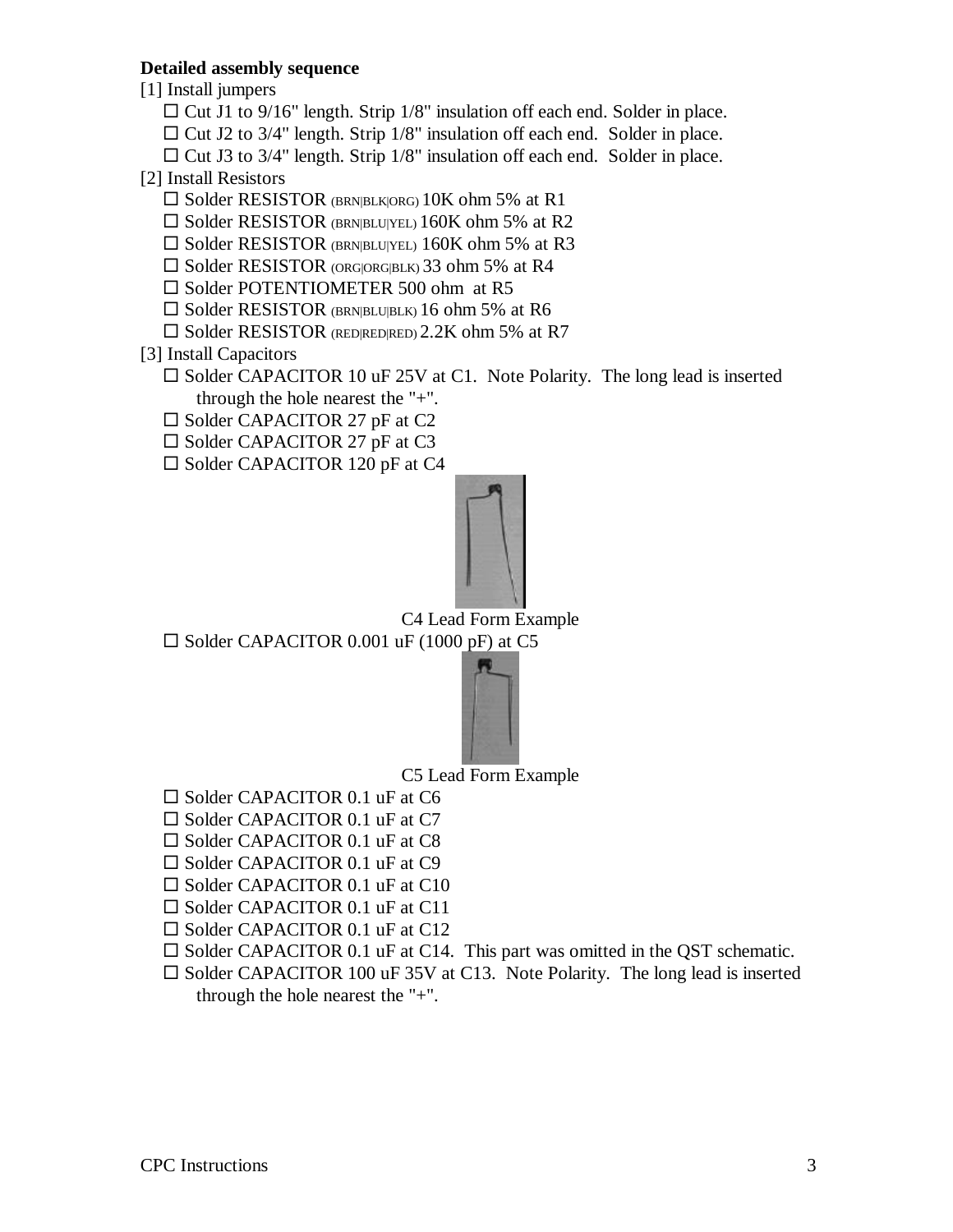[4] Install the battery and headphone connectors and the mode switch. This involves cutting and stripping the wire to length to fit in your enclosure.

Option 1:

Illustrated in the following schematic fragment:



Turn the unit on/off by connecting the battery, or with an on/off switch in line with the red battery lead. The mode switch is connected to the pads labeled "in". The battery connector red lead connects to the pad labeled "+9", and the black lead connects to the pad labeled "GND". The stereo headphone jack connects to the pads labeled "out", preferably with the shield (ground) terminal connected to the "out" pad nearest the "GND" pad and the left and right channel terminals connected together to the "out" pad nearest R6.

# Option 2:

Illustrated in the schematic in the QST article.

Turn the unit on/off by inserting a monophonic headphone plug into the stereo jack. The mode switch is connected to the pads labeled "in". The battery connector red lead connects to the pad labeled "+9", and the black lead connects to the stereo headphone jack shield (ground) terminal. The stereo headphone jack's right channel terminal (which is the one that connects to the collar on the plug) is connected to the pad labeled "GND". The stereo headphone jack's left channel terminal (which is the one that connects to the tip of the plug) is connected to the pad labeled "out" nearest R6. There is no connection to the pad labeled "out" that is nearest the pad labeled "GND".

[5] Install Diode

 $\square$  Solder Diode D1. Align banded end with silk screen.

[6] Install Crystal

 $\square$  Solder 6.0 MHz crystal at X1.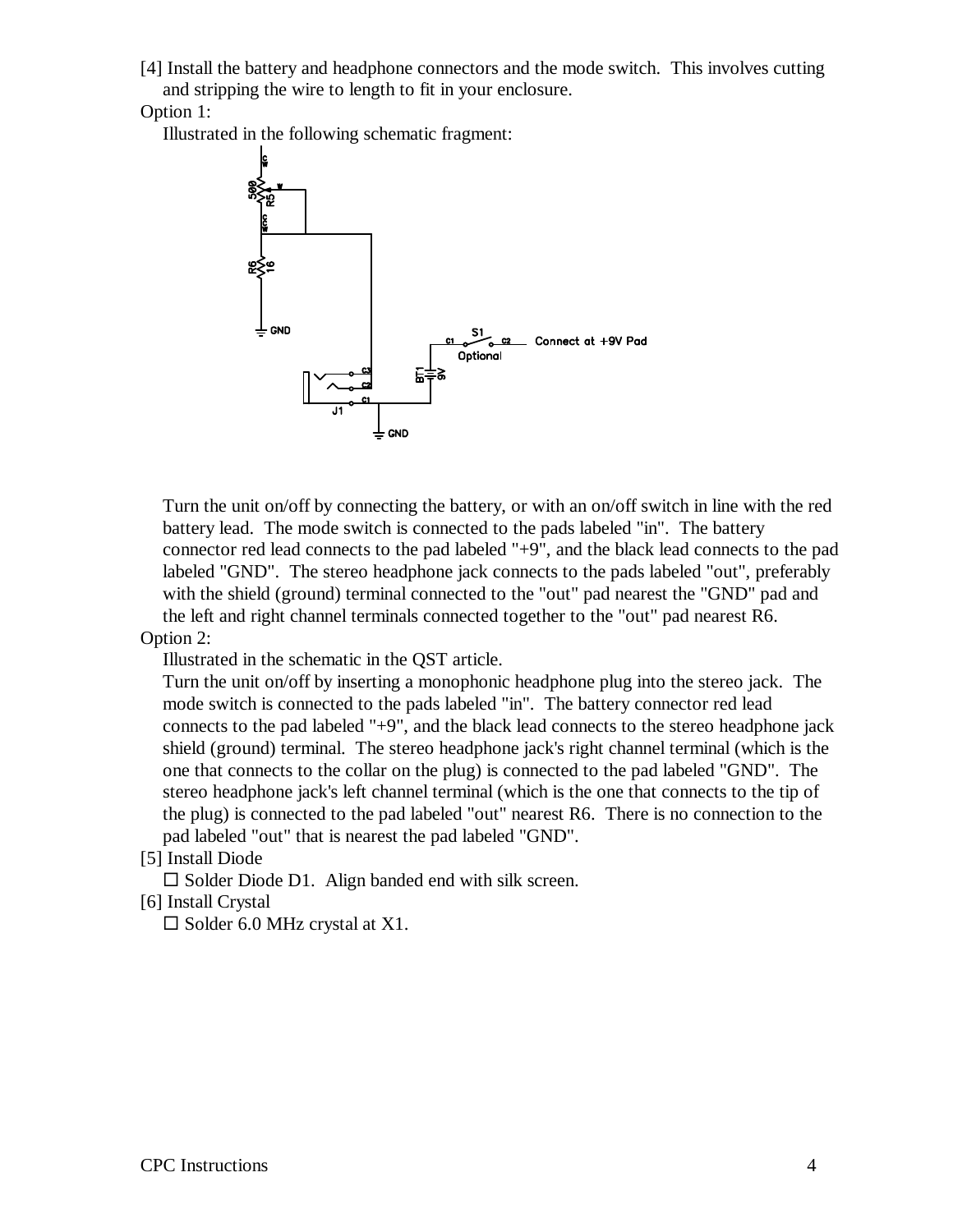[7] Install Integrated Circuits

Note 1: All Integrated Circuits must be oriented correctly! Position pin 1, which is indicated by a dot and/or a notched end of the IC, towards the notch on the silk screen. Note 2: The leads of the Integrated Circuits may have to be formed to insert in the circuit board. Use an IC insertion tool like Radio Shack 276-1581, or hold the IC with one row of pins on a flat surface and *carefully* press down on the body until the pins are nearly perpendicular to the package. The same applies to the EPROM (U2) leads before inserting in the socket.

 $\square$  Solder socket for U2. Align notched end of socket with notch on silk screen.

 $\Box$  U7. Form leads. The metal tab should lay against circuit board. The mounting hole may not line up. Solder in place.



U7 Lead Form Example.

- $\square$  U5. Solder in place.
- $\Box$  U6. The flat side of the component should be aligned with the flat on the silk screen.
- $\Box$  U4. Solder in place.
- $\Box$  U1. Solder in place.
- $\square$  U3. Solder in place.
- $\square$  Insert U2 in its socket. Position pin 1, which is indicated by a dot and/or a notched end of the IC, towards the notch on the silk screen.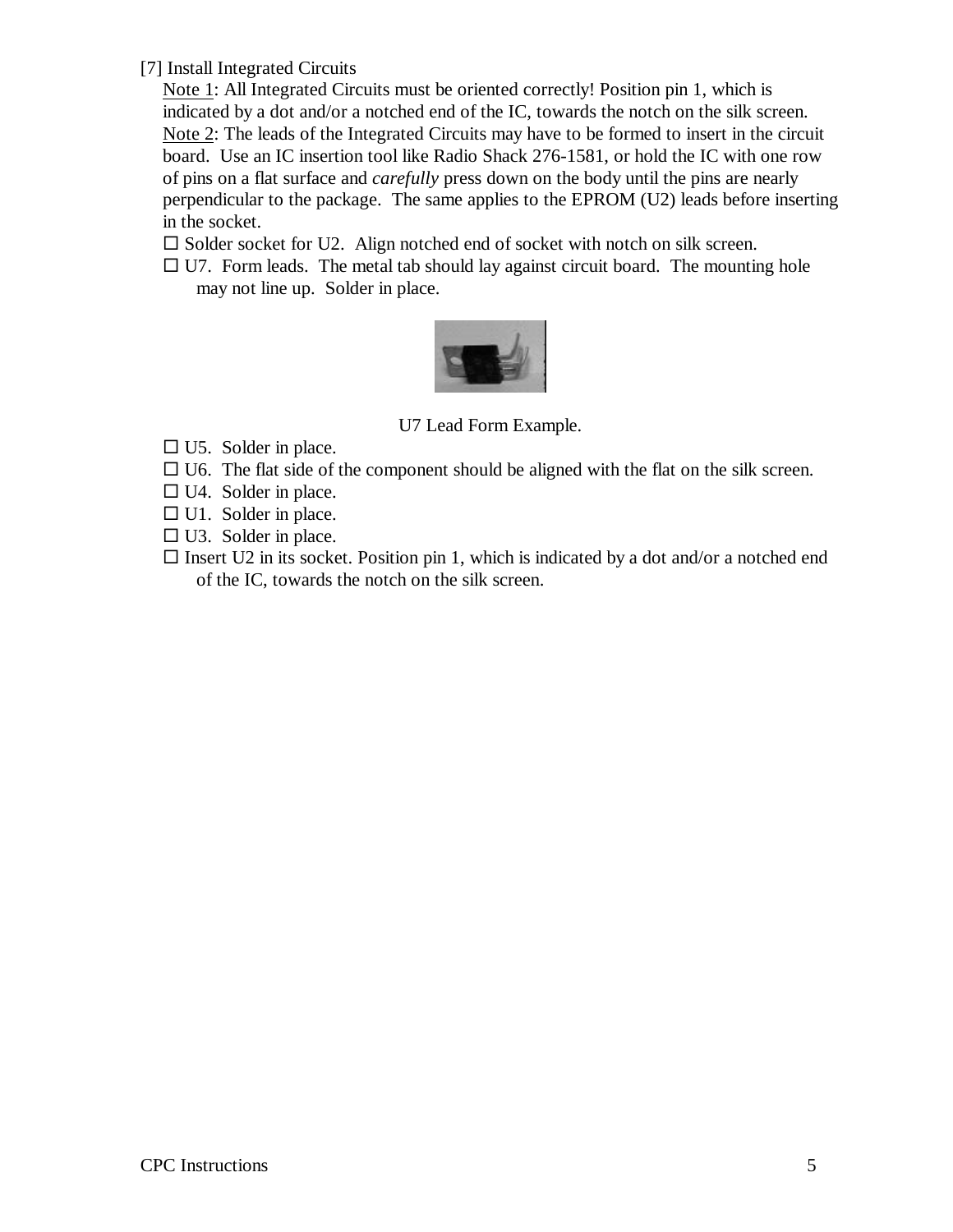# **Debugging Suggestions**

Turn the CPC on. Connect a battery, or insert a monophonic headset, depending on how you have wired the audio output and power connectors. Double check this wiring.

Use a volt meter to measure the voltage on the battery. It should nominally be whatever the battery is (9V, 12V, etc.). Anything substantially less indicates a weak battery, or a short on the CPC. Make sure D1 is installed correctly. D1 protects the CPC from reverse battery connections, but if it is installed backwards, it will look like a short to the battery. Measure the voltage between pins 10 and 20 on U3, the latch. It should be 5V. If it isn't there is a problem with U7, the 5V regulator.

Listen for the oscillator with a general coverage receiver at 6 MHz and at the harmonics (12 MHz, 18 MHz, etc.). This should correlate with the unit being turned on and off. You can also listen with an AM broadcast radio tuned to the low end of the band. Try tuning around 750 KHz. You should hear static bursts that form Morse code characters separated by long static bursts that correspond to the digitized speech. If you hear this, but still don't hear anything in your earphones, focus your attention on the circuit from the DAC through to the earphones.

Double check the orientation of the semiconductor components. The IC's are the only parts that will keep the CPC from doing anything if they are improperly installed. Of course, the components in the audio path will keep the unit from making sounds if they aren't installed (R2, R4 for instance)! Make sure you soldered all of the component leads. If you've soldered an IC in backwards, your best bet is to use braided solder wick to remove the solder, then install a socket before trying that part correctly installed, since ICs frequently don't like being soldered three times (1-backwards; 2-removal; 3-correctly), and the socket makes it easy to install a replacement part if the backwards installation destroyed the original part.